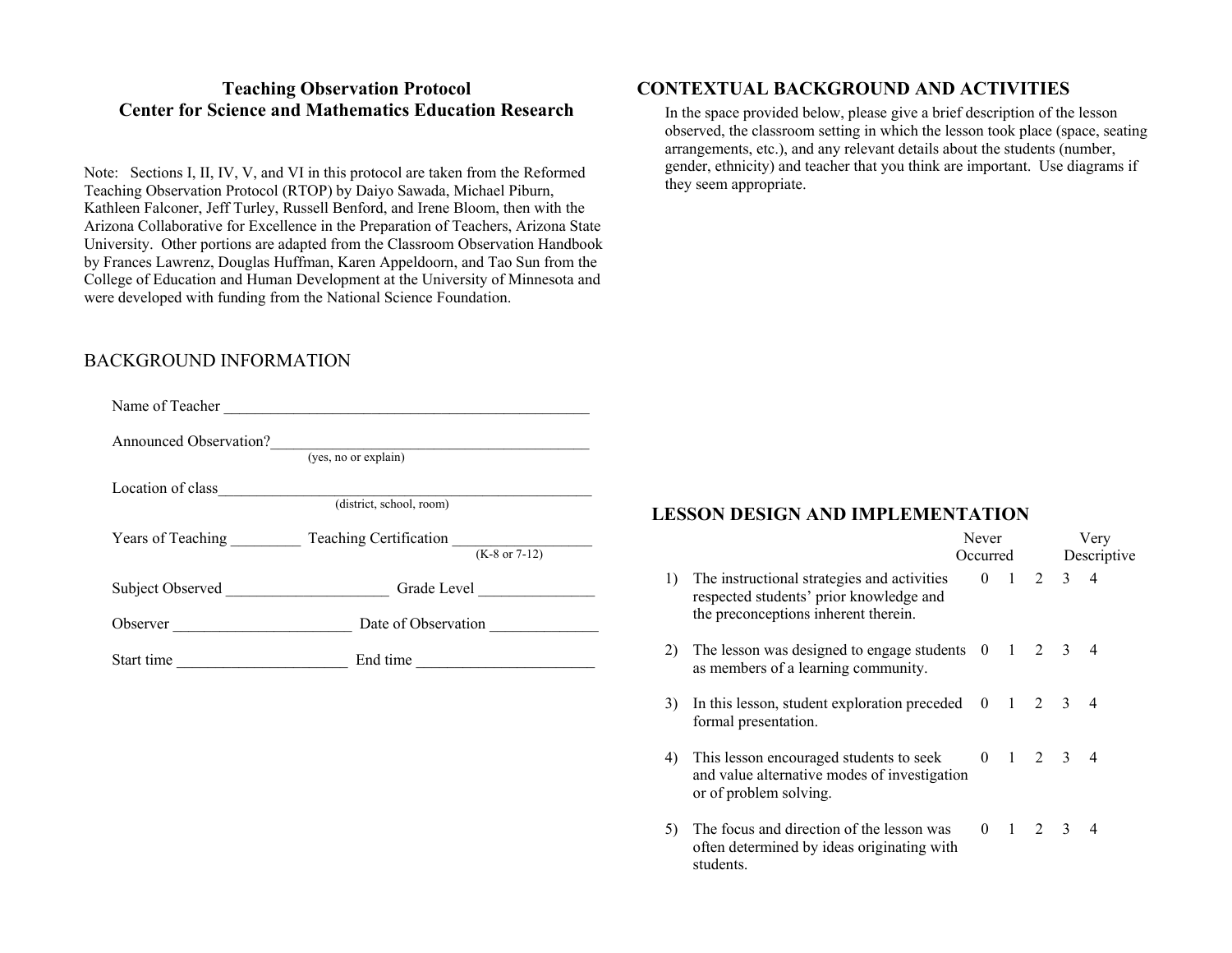# DESCRIPTION OF EVENTS

| Time | Description of Events |
|------|-----------------------|
|      |                       |
|      |                       |
|      |                       |
|      |                       |
|      |                       |
|      |                       |
|      |                       |
|      |                       |
|      |                       |
|      |                       |
|      |                       |
|      |                       |
|      |                       |
|      |                       |
|      |                       |
|      |                       |
|      |                       |
|      |                       |
|      |                       |
|      |                       |
|      |                       |
|      |                       |
|      |                       |
|      |                       |
|      |                       |
|      |                       |
|      |                       |
|      |                       |
|      |                       |
|      |                       |
|      |                       |
|      |                       |
|      |                       |

#### Description of Events **Codes for Description of Events**

Please fill in the instructional strategies (*not* the instructor's actual activities, in case they are correcting papers or something non-instructional), student engagement, and cognitive activity used in each segment of this class. There may be one or more strategies used in each category during each segment. For example, SGD, HOA, and TIS often occur together, but SGD and L do not.

# **Type of Instruction:**

| L                | lecture/presentation                                              | CL         | cooperative learning (roles)  |  |  |  |  |
|------------------|-------------------------------------------------------------------|------------|-------------------------------|--|--|--|--|
| PM               | problem modeling                                                  | LC         | learning center/station       |  |  |  |  |
| SP               | student presentation (formal)                                     | <b>TIS</b> | teacher/faculty interacting   |  |  |  |  |
| <b>LWD</b>       | lecture with discussion                                           |            | w/ student                    |  |  |  |  |
|                  |                                                                   | UT         | utilizing digital educational |  |  |  |  |
| D                | demonstration                                                     |            | media and/or technology       |  |  |  |  |
| CD               | class discussion                                                  | A          | assessment                    |  |  |  |  |
| <b>WW</b>        | writing work (if in groups,                                       | AD         | administrative tasks          |  |  |  |  |
|                  | add SGD)                                                          | OOC        | out-of-class experience       |  |  |  |  |
| <b>RSW</b>       | reading seat work (if in                                          | L          | interruption                  |  |  |  |  |
|                  | groups, add SGD)                                                  | <b>OTH</b> | Other: please describe        |  |  |  |  |
| <b>HOA</b>       | hands-on activity/materials                                       |            |                               |  |  |  |  |
| SGD              | small group discussion                                            |            |                               |  |  |  |  |
|                  | (pairs count)                                                     |            |                               |  |  |  |  |
|                  | <b>Student Engagement:</b>                                        |            |                               |  |  |  |  |
| HE               | high engagement, 80% or more                                      |            |                               |  |  |  |  |
|                  | of the students engaged                                           |            |                               |  |  |  |  |
| <b>ME</b>        | mixed engagement                                                  |            |                               |  |  |  |  |
| LE               | low engagement, 80% or more                                       |            |                               |  |  |  |  |
|                  | of the students off-task                                          |            |                               |  |  |  |  |
|                  | <b>Cognitive Activity:</b>                                        |            |                               |  |  |  |  |
| 1                | Receipt of Knowledge (lectures, worksheets, questions, observing, |            |                               |  |  |  |  |
|                  | homework)                                                         |            |                               |  |  |  |  |
| $\overline{2}$   | Application of Procedural Knowledge (skill building,              |            |                               |  |  |  |  |
|                  | performance)                                                      |            |                               |  |  |  |  |
| 3                | Knowledge Representation (organizing, describing, categorizing)   |            |                               |  |  |  |  |
| $\overline{4}$   | Knowledge Construction (higher order thinking, generating,        |            |                               |  |  |  |  |
|                  | inventing, solving problems, revising, etc.                       |            |                               |  |  |  |  |
| $\boldsymbol{0}$ | Other (e.g., classroom disruption                                 |            |                               |  |  |  |  |
|                  |                                                                   |            |                               |  |  |  |  |
|                  |                                                                   |            |                               |  |  |  |  |
|                  |                                                                   |            |                               |  |  |  |  |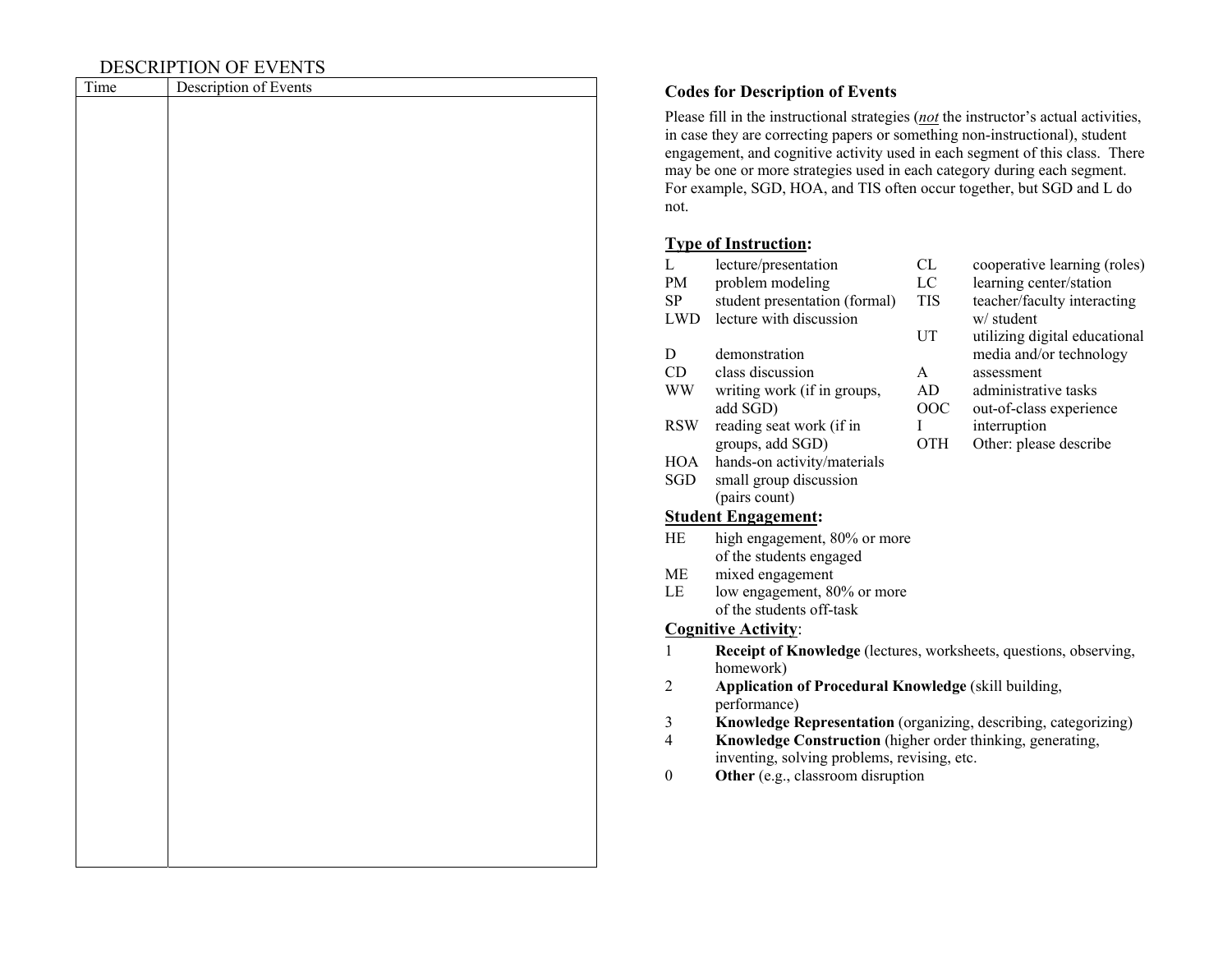#### **CONTENT**

 *Propositional knowledge* 

|    |                                                                                                                                    | Never    |                |                | Very         |                |  |
|----|------------------------------------------------------------------------------------------------------------------------------------|----------|----------------|----------------|--------------|----------------|--|
|    |                                                                                                                                    | Occurred |                |                | Descriptive  |                |  |
| 6) | The lesson involved fundamental concepts<br>of the subject.                                                                        | $\theta$ | 1              | $\overline{c}$ | 3            | $\overline{4}$ |  |
| 7) | The lesson promoted strongly coherent<br>conceptual understanding.                                                                 | 0        | $\mathbf{1}$   | $\overline{2}$ | $\mathbf{3}$ | $\overline{4}$ |  |
| 8) | The teacher had a solid grasp of the subject<br>matter content inherent in the lesson.                                             | $\theta$ | $\mathbf{1}$   | 2              | 3            | $\overline{4}$ |  |
| 9) | Elements of abstraction (i.e., symbolic<br>representations, theory building) were<br>encouraged when it was important to do so.    | $\theta$ | $\mathbf{1}$   | $\overline{2}$ | 3            | $\overline{4}$ |  |
|    | 10) Connections with other content disciplines<br>and/or real world phenomena were explored<br>and valued.                         | $\theta$ | $\mathbf{1}$   | $\overline{2}$ | 3            | $\overline{4}$ |  |
|    | Procedural Knowledge<br>11) Students used a variety of means (models,                                                              | $\theta$ | $\overline{1}$ | 2              | 3            | $\overline{4}$ |  |
|    | drawings, graphs, concrete materials,<br>manipulatives, etc., to represent phenomena.                                              |          |                |                |              |                |  |
|    | 12) Students made predictions, estimations<br>and/or hypotheses and devised means for<br>testing them.                             | $\theta$ | $\mathbf{1}$   | 2              | 3            | $\overline{4}$ |  |
|    | 13) Students were actively engaged in thought-<br>provoking activity that often involved the<br>critical assessment of procedures. | $\Omega$ | $\mathbf{1}$   | $\overline{2}$ | $\mathbf{3}$ | 4              |  |
|    | 14) Students were reflective about their learning. 0                                                                               |          | 1              | $\overline{2}$ | 3            | $\overline{4}$ |  |
|    | 15) Intellectual rigor, constructive criticism, and 0<br>the challenging of ideas were valued.                                     |          | 1              | $\mathfrak{D}$ | 3            | $\overline{4}$ |  |

#### **CLASSROOM CULTURE**

#### *Communicative Interactions*

|                                                                                                                                 | Never<br>Occurred |              |                | Very<br>Descriptive |                |
|---------------------------------------------------------------------------------------------------------------------------------|-------------------|--------------|----------------|---------------------|----------------|
| 16) Students were involved in the<br>communication of their ideas to others<br>using a variety of means and media.              | $\Omega$          | $\mathbf{1}$ | $\overline{c}$ | 3                   | $\overline{4}$ |
| 17) The teacher's questions triggered<br>divergent modes of thinking.                                                           | $\theta$          | $\mathbf{1}$ | $\overline{2}$ | 3                   | $\overline{4}$ |
| 18) There was a high proportion of student<br>talk and a significant amount of it occurred<br>between and among students.       | $\theta$          | $\mathbf{1}$ | 2              | 3                   | $\overline{4}$ |
| 19) Student questions and comments often<br>determined the focus and direction of<br>classroom discourse.                       | 0                 | $\mathbf{1}$ | 2              | 3                   | $\overline{4}$ |
| 20) There was a climate of respect for what<br>others had to say.                                                               | $\theta$          | $\mathbf{1}$ | 2              | 3                   | $\overline{4}$ |
| <b>Student/Teacher Relationships</b>                                                                                            |                   |              |                |                     |                |
| 21) Active participation of students was<br>encouraged and valued.                                                              | $\Omega$          | $\mathbf{1}$ | $\overline{2}$ | 3                   | $\overline{4}$ |
| 22) Students were encouraged to generate<br>conjectures, alternative solution strategies,<br>and ways of interpreting evidence. | $\theta$          | $\mathbf{1}$ | 2              | 3                   | $\overline{4}$ |
| 23) In general the teacher was patient with<br>students.                                                                        | $\theta$          | $\mathbf{1}$ | 2              | 3                   | $\overline{4}$ |
| 24) The teacher acted as a resource person,<br>working to support and enhance student<br>investigations.                        | $\theta$          | $\mathbf{1}$ | 2              | 3                   | $\overline{4}$ |
| 25) The metaphor "teacher as listener" was very 0<br>characteristic of this classroom.                                          |                   | 1            | 2              | 3                   | 4              |